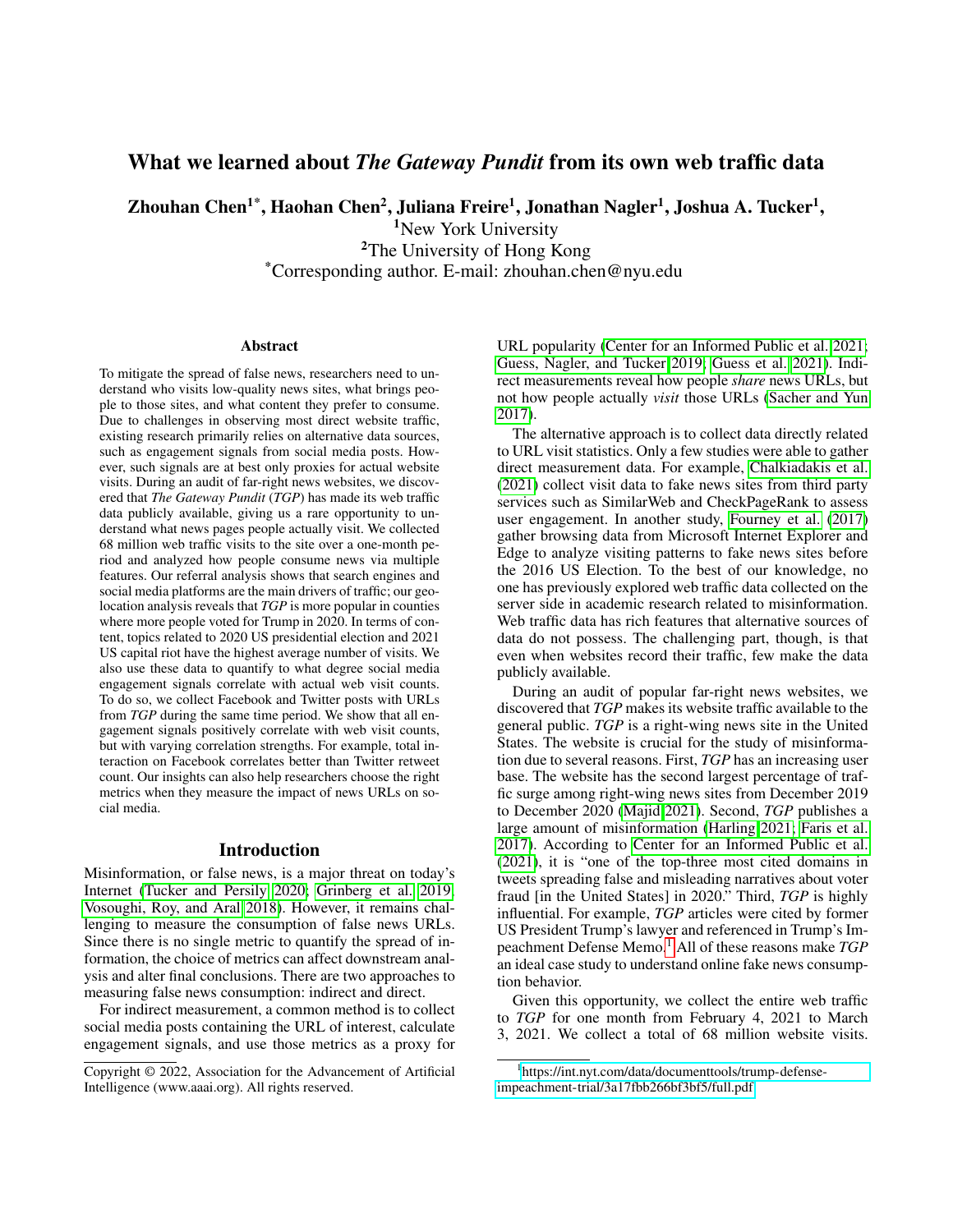Our analysis is two-fold: we first explore available features within the web traffic data to understand how people consume news from *TGP* ; we then collect additional social media posts to quantify correlations between social media engagement signals and actual web visit counts. Our substantive findings include:

- 1. Search engines such as Google, Duckduckgo and Bing account for 88.5% of external referral traffic to *TGP* home page. However, social media platforms including Twitter, Facebook, Telegram and Gab account for more than 42% of external referral traffic to article pages at *TGP* .
- 2. Geo-location modeling shows that *TGP* is more popular in counties that voted for Trump in 2020 US election. Topic modeling reveals that articles that mention "2020 US election fraud" are visited by 29% more users compared with articles from other topics.
- 3. Social media engagement signals positively correlate with actual website visit counts. Not all metrics are the same: Facebook metrics achieve a stronger correlation than Twitter metrics.

We hope those findings can inform researchers to select social media metrics judiciously even if they do not have access to server-side traffic. We also hope to motivate researchers to look for data sets beyond social media platforms. Lastly, based on our analysis, we want to work with the industry partners to design robust intervention strategies to mitigate the spread of fake news URLs. For example, social media companies can add friction when they redirect traffic to far-right sites; search engines can promote articles that have been fact-checked, and to down-rank articles that come from historically low-quality sources such as *TGP*.

### Method

In this section, we first explain how we collect web traffic data from *TGP* for one month. We then give an overview of the collected data, and address issues related to data integrity, missing data, and data privacy.

#### Data collection

During an audit of *TGP*, we discover that the website openly collects and publishes its visitor traffic via StatCounter, a web traffic collection service. There is a button on the home page of *TGP* that leads every visitor to a dashboard with detailed traffic data. Additionally, any user can download realtime visitor traffic by sending an HTTP GET request to a URL endpoint, which we refer to as the *download URL*. This URL includes two important parameters, which we call *StartTime* and *EndTime*. [2](#page-1-0) Table [1](#page-1-1) shows features associated with each visit.

<span id="page-1-1"></span>

| feature    | description                               | example                             |
|------------|-------------------------------------------|-------------------------------------|
| datetime   | time of the visit<br><b>IPv4</b> adddress | 2021-02-02 18:23:31<br>10.11.123.12 |
| 1p<br>OS   | operating system                          | <b>IOS</b>                          |
| url        | url visited                               | thegatewaypundit.com                |
| isp        | ISP                                       | Verizon                             |
| country    | country of IP                             | USA                                 |
| city       | city of IP                                | Houston                             |
| region     | state of IP                               | Texas                               |
| referrer   | previous url                              | google.com                          |
| page title | title of the article                      | Expert claims                       |
| browser    | browser name                              | Safari                              |
| resolution | device resolution                         | $375 \times 667$                    |

Table 1: Features in *TGP* web traffic data set.

During our testing phase, we find that no matter what *StartTime* and *EndTime* we set, the downloaded CSV file always contains traffic captured during the most recent 20 minutes. To collect website traffic continuously, we automate a Chrome Browser to visit the *download URL* every 15 minutes, from February 3, 2021 to March 3, 2021. We choose a 15 minute interval because it is below the 20 minute interval with a safe margin. One side effect is that our data has duplicates. To remove duplicates, we identify that each website visit is uniquely defined by the combination of five features: *datetime, url, ip, os*, and *browser*. Therefore, we only keep the first record if multiple records have the same five-feature combination.

### Data integrity

To validate that our collection method captures the entire traffic, we compare the daily number of visits reported by StatCounter against the number calculated from our collection after de-duplication. Our data set has a completeness ratio of more than 99.8% on a daily basis. We define the completeness ratio as our number of visits divided by Stat-Counter's number of visits. The lost entries are possibly caused by parsing errors or corrupted network packages. We believe that this small number of missing entries (less than 0.2%) will not affect trends we observe.

#### Missing data and bot traffic

Even though we capture the entire web traffic, our data source (StatCounter) has several inherent limitations. One potential issue is under-counting. For example, anyone who blocks HTTP and HTTPS requests to StatCounter will not have their visits logged by the server. This can happen if people install certain anti-tracking plug-ins. Unfortunately, it is impossible to know exactly how many users install antitracking tools, as those tools are designed to hide web visit history.

Another problem is the presence of bot traffic. Bots are programs that automatically visit web pages. According to its documentation, StatCounter does not record most bots or crawlers, because clients have to actually load javascript for their hit to be logged in the system. Sophisticated bots that

<span id="page-1-0"></span><sup>2</sup>The stat is available at [https://statcounter.com/p9449268/](https://statcounter.com/p9449268/summary/?guest=1) [summary/?guest=1.](https://statcounter.com/p9449268/summary/?guest=1) The *download URL* follows the following pattern: [https://statcounter.com/p9449268/csv/download](https://statcounter.com/p9449268/csv/download_log_file?range=StartTime--EndTime)\_log\_file? [range=StartTime--EndTime.](https://statcounter.com/p9449268/csv/download_log_file?range=StartTime--EndTime) *StartTime* and *EndTime* must be in ISO format, such as *2021-04-12T02:18:41*. For a formal definition of ISO format, refer to [https://www.w3.org/TR/NOTE-datetime.](https://www.w3.org/TR/NOTE-datetime)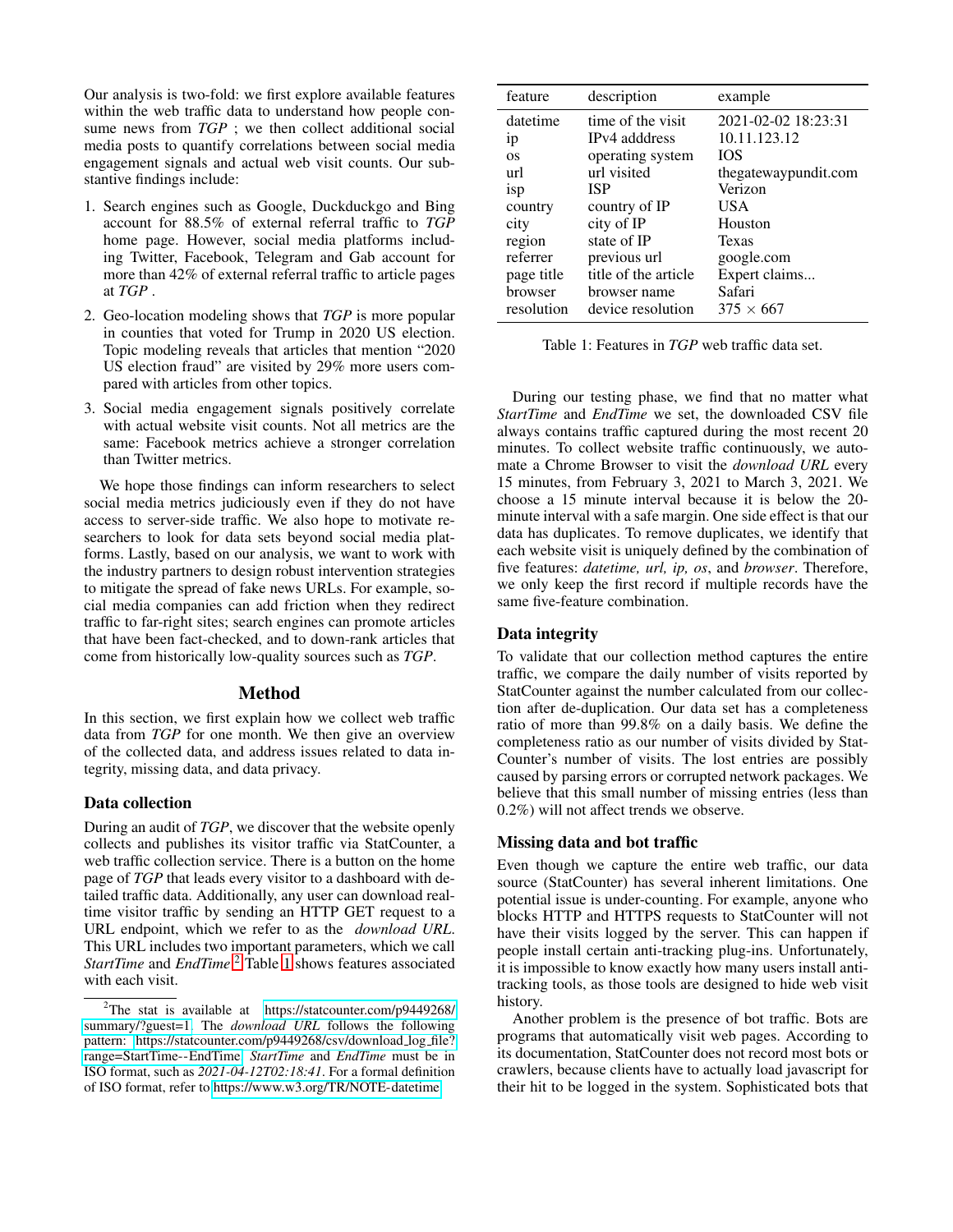emulate human behavior can still bypass the detection. Even though the amount of missing data and advanced bot traffic is undetectable, we believe that those irregularities will not affect the overall trends we report from our analyses.

# Data privacy

To address concerns regarding data privacy, we first note that the *TGP* web traffic data is publicly available, and does not contain personally identifiable information such as name, phone number, cookie, session ID, device ID, or email address. For geo-location, we are only provided with the city that the incoming IP address belongs to. Additionally, we aggregate our results and do not report any individual traffic.

# Insights from 68 million web visits

In this section, we take a multi-pronged approach to analyze our data from one-month of web visits. We first give an overview of the data set. We then analyze referrer links to understand which sites bring users to *TGP*. Next we leverage geo-location information to validate if people who visit *TGP* come from areas that voted more favorably for Donald Trump in the 2020 US Presidential Election. Finally, we cluster all articles into groups of topics to quantify what types of stories are more likely to go viral.

### Overview of our data set

Our data collection contains 68,268,818 unique visits, from February 3, 2021 to March 3, 2021. Figure [1](#page-2-0) plots the number of visits per hour. Since more than 95% of the visits come from the United States, we see a regular and circadian pattern where the traffic increases during the day, and decreases during the night. The daily peak hourly visit is around 200,000. The only exception is one hour in February 13, 2021, with a recorded visit of nearly 300,000. February 13, 2021 is the day Donald Trump was acquitted on impeachment charges, a highly publicized political event in the United States. The two most visited articles published that day are both about impeachment acquittal. Finally, we find that more than 80% of visits come from mobile devices such as IPhone and Android. We do not find differences in the distribution of pages viewed by mobile versus desktop devices.

# Finding 1: Search engines and social media sites are the main drivers of traffic to *TGP*

Knowing what websites bring people to *TGP* helps us to identify the source of traffic and to design intervention strategies to slow down the spread of low quality or false news. To reconstruct traffic flows, we use the *referrer* column in our web traffic data. When a browser navigates to URL  $B$  from URL  $A$ , it usually includes a string called referrer in the HTTP request (in our example A is the referrer of B). Among 68,268,818 visits, 35,296,042 (52%) have referrers. For visits that do not have referrers, either users visit a URL directly, or the browser strips the referrer, which can happen when certain privacy-enhancing features are turned on. To aggregate referrers that belong to the same site, we normalize each referrer URL to its domain name,

<span id="page-2-0"></span>

Figure 1: Number of visits per hour, from February 4, 2021 to March 3, 2021. There is a peak on February 13, 2021, the day Donald Trump was acquitted on impeachment charges. Our data shows that the two most visited articles during that day both covered this event.

removing hostname, path, and other query parameters. We consider two referral behaviors based on the destination URL: sites that bring users to the home page, and sites that bring users to an article page. A home page URL points to domain *thegatewaypundit.com*, while an article page URL has the form *thegatewaypundit.com/ARTICLE-NAME*. Each type of referral behavior has its own characteristics, which we analyze separately.

Websites that bring users to the home page. Figure [2](#page-3-0) shows the top 20 domains that bring visitors to *TGP* home page. The most significant traffic driver is search engine sites, which account for 88.5% of external referral traffic. Among them, *Google.com* is the top driver of home page traffic (66%). The anonymous search engine *duckduckgo.com* is the fourth (13%), and the Microsoftdeveloped *bing.com* ranked the fifth (9%).

The second most popular referrer to the home page is other *TGP* article page. This shows when people browse articles on *TGP*, they usually navigate back to the home page from different article pages. The third referrer is the *TGP* home page. This is likely caused by people clicking links to the home page when they are already at the home page. Further down the list are far-right and conservative news sites such as *drudgereport.com*, *63red.com* and *protrumpnews.com*.

We also identify referrers from suspected phishing domains. One such domain is [netlix.com,](netlix.com) ranked number ten. The domain name was previously at the center of a lawsuit. According to a legal complaint filed by Netflix in 2009, the video streaming company claimed that the domain name "netlix" looked too similar to "netflix," and requested [netlix.](netlix.com) [com](netlix.com) to be transferred to Netflix.<sup>[3](#page-2-1)</sup> The court rejected the order, and<netlix.com> still belongs to its original owner. The website originally redirected users to *TGP*. As of February 15, 2022, the website redirects users to [mydailychoice.com.](mydailychoice.com) Websites that bring users to an article page. Figure [3](#page-3-1) shows the top 20 domains that bring visitors to an article page. The top two referrers – the *TGP* home page and *TGP*

<span id="page-2-1"></span><sup>3</sup> <https://www.adrforum.com/domaindecisions/1287043.htm>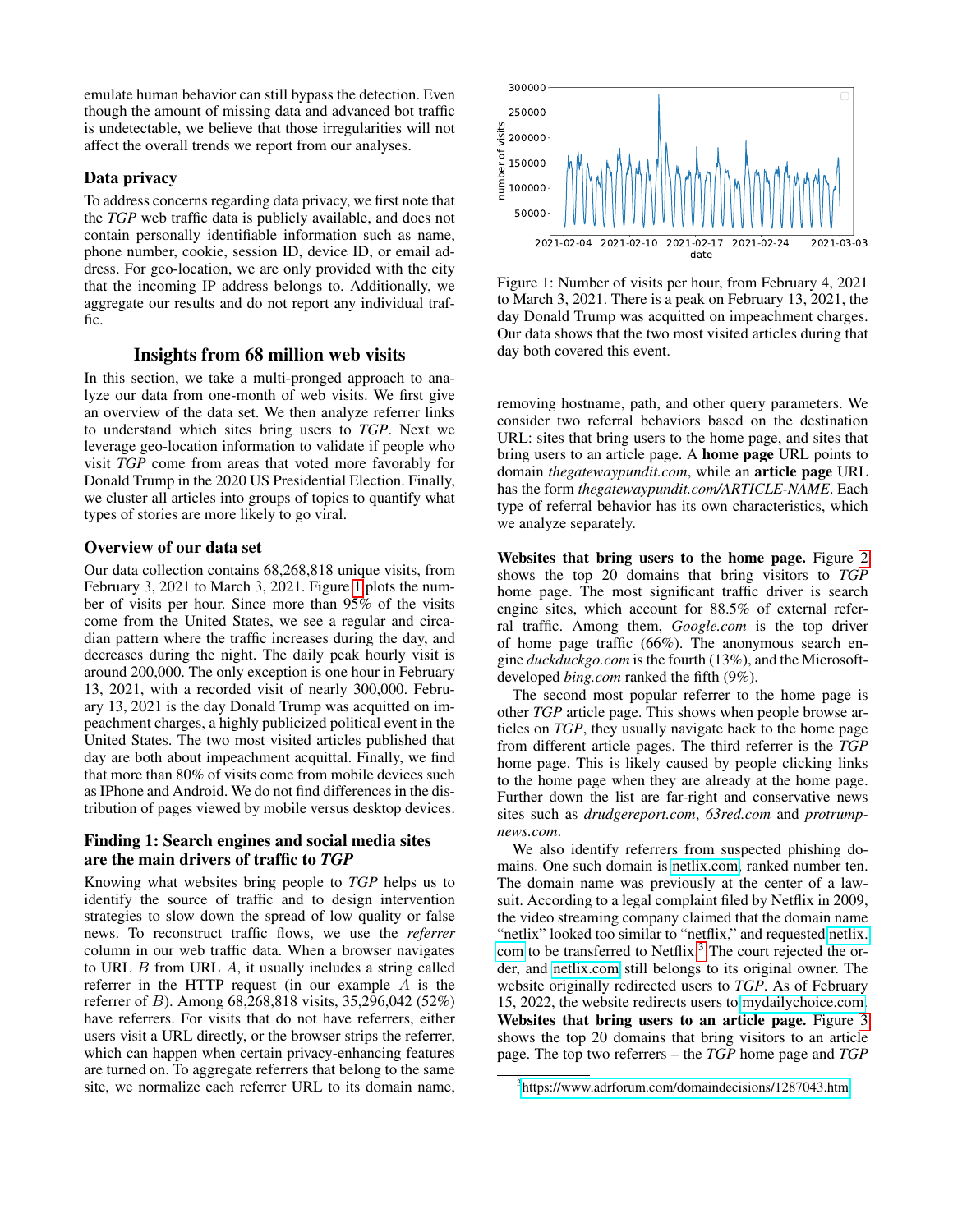<span id="page-3-0"></span>

Figure 2: Top 20 domains that bring users to *TGP* home page. 88.5% of external referral traffic comes from search engines such as Google, Duckduckgo, Bing and Yahoo.

article pages – are both internal traffic. This indicates that (a) most users first land on the home page before clicking on an individual article, and (b) some users click a new article page while browsing an existing article page, since different articles are link to each other. After we exclude internal traffic, we identify three groups of websites:

- 1. Social media platforms including Twitter, Facebook, and emerging platforms such as Telegram and Gab. Together they account for 42% of external referral traffic.
- 2. Conservative news sites such as *protrumpnews.com*, *thelibertydaily.com*, *populist.press* and *whatfinger.com*. Those sites repost articles from *TGP* on a regular basis.
- 3. Search engines such as Google and Duckduckgo.

To further understand how much role each social media platform plays in driving the traffic, we plot the daily number of visits with referrers from four different social media platforms, shown in Figure [4.](#page-3-2) The overall trend shows that Twitter and Facebook drive more traffic than Telegram and Gab, which is probably not all that surprising given how many more users the first two platforms have in the United States compared to the latter two. Nevertheless, this finding highlights the fact that not all of the traffic to *TGP* is coming from the right-wing online ecosystem. Daily traffic volume fluctuates and can be affected by external events. For example, Jim Hoft, founder of *TGP*, was suspended by Twitter on February 6, 2021.<sup>[4](#page-3-3)</sup>. The suspension might be related to the decline of traffic from Twitter on that day

<span id="page-3-1"></span>

Figure 3: Top 20 domains that bring users to an article page. When we exclude internal referrers, social media platforms such as Twitter, Facebook, Telegram, Gab bring 42% of external referral traffic.



<span id="page-3-2"></span>

Figure 4: Daily referrers by platform. Facebook and Twitter are the top two traffic drivers. On February 6, 2021, Jim Hoft, founder of *TGP*, was suspended by Twitter. This event might be related to the decline of Twitter traffic in early February.

# Finding 2: Visitors to the site are more likely to be from areas that voted for Donald Trump during the 2020 US Presidential Election

Our web traffic data records IP and city-level geo-location labels for every request. To better understand the audiences' political preferences, we leverage the geo-location information to answer the following question: given the fact that *TGP* is a right-leaning publication, is it more popular in counties where more people voted for Trump?

To answer this question, we fit a regression model to estimate how changes in percentage of Trump voters per county (x) affect changes in percentage of *TGP* visitors per county

<span id="page-3-3"></span><sup>4</sup> [https://www.forbes.com/sites/ajdellinger/2021/02/06/twitter](https://www.forbes.com/sites/ajdellinger/2021/02/06/twitter-suspends-gateway-pundit-jim-hoft/?sh=761c0cff3653)[suspends-gateway-pundit-jim-hoft/?sh=761c0cff3653](https://www.forbes.com/sites/ajdellinger/2021/02/06/twitter-suspends-gateway-pundit-jim-hoft/?sh=761c0cff3653)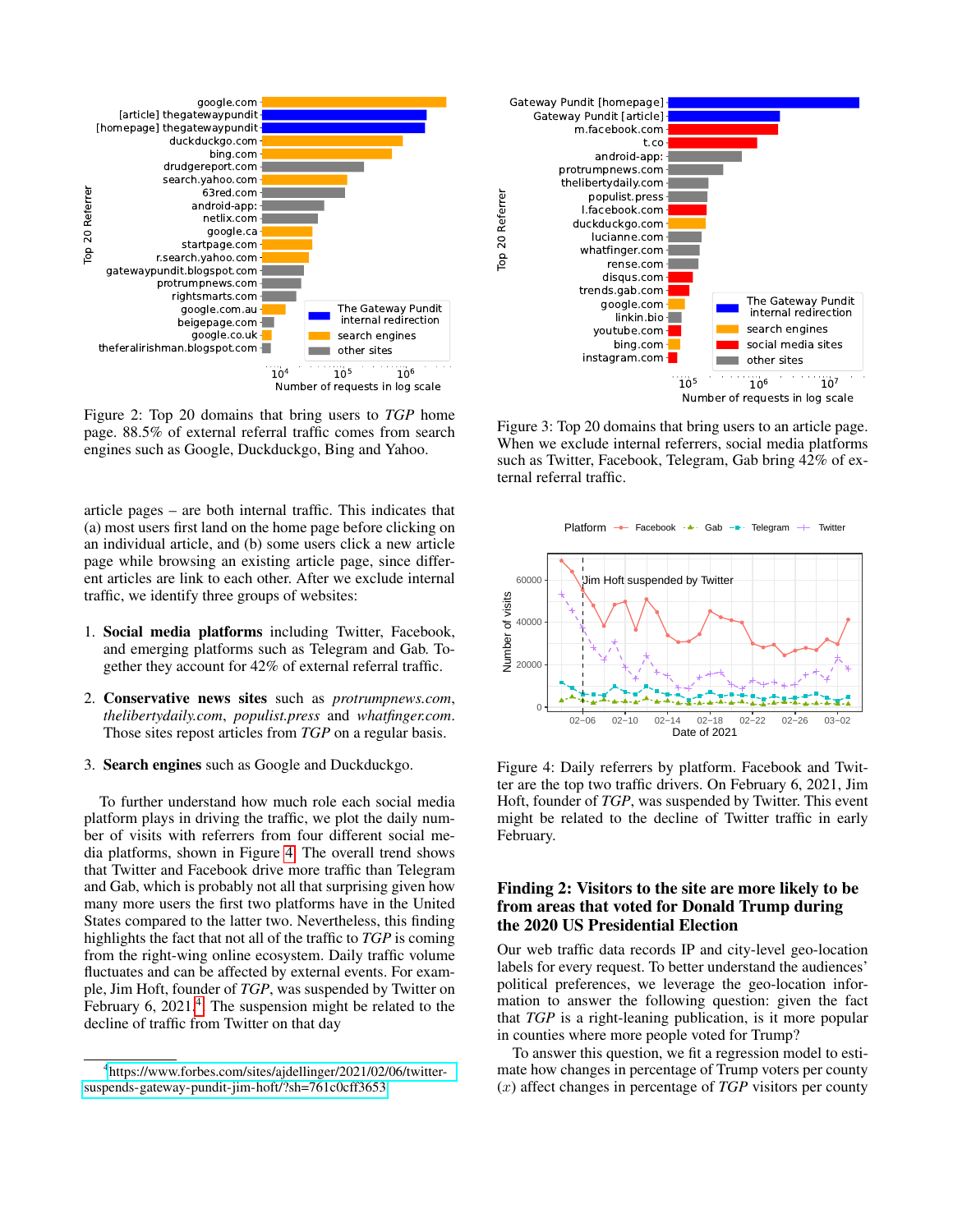$(y)$ . We assume that each unique IP address is one unique visitor. In reality, our assumption might not always be true. For example, multiple people in a household can share the same IP, or one person can visit the site from multiple IP addresses. Even though those limitations exist, IP address is the most accurate proxy to real human traffic in our data set. IP is also commonly used in security research to generate threat intelligence from traffic logs [\(Fourney et al. 2017\)](#page-6-4).

We then collect county-level 2020 US Presidential Election results, including the total number of voters and number of voters who voted for Trump. Finally we aggregate city-level count into county-level count. We fit the following linear regression model:

$$
y = ax + b
$$
, where for each county *i*:  
\n
$$
y_i = \frac{\text{unique number of visitors from county } i}{\text{total number of voters from county } i}
$$
\n
$$
x_i = \frac{\text{# voters who voted for Trump from county } i}{\text{total number of voters from county } i}
$$

Figure [5](#page-4-0) shows the scatter plot of  $x$  and  $y$ , the fitted regression line and confidence intervals. The coefficient  $a$  is  $0.037$  and the intercept b is 0.058. The r-squared value is 0.17. The coefficient indicates a positive correlation between x and y, supporting our initial hypothesis that *TGP* is more popular in counties where more people voted for Trump. Unfortunately, we do not know the casual relationship from our observational data. Do people read news from *TGP* because they support Trump, or do they support Trump because they read news from *TGP*? Future research can help investigate those questions.

<span id="page-4-0"></span>

Figure 5: Scatter plot of county-level % voters who voted for Trump (x-axis) in the 2020 US Election versus % voters who visited *TGP* (y-axis). The red line is expected value of  $y$  given  $x$ . The yellow and green lines are confidence intervals. The regression model has a coefficient of 0.037 and an intercept of 0.058, suggesting a positive correlation between  $x$  and  $y$ .

# Finding 3: Topics related to "election fraud" and "capital riot" receive more visits than others

During the one-month period of our study, *TGP* published 1070 articles. Some stories go viral, others do not. What topics are discussed? What makes one topic goes viral? To better understand those connections, we use topic clustering technique to group *TGP* articles into distinct topics. We then analyze topic distribution to identify viral topics.

How do we extract topics? Each article published on *TGP* comes with a one-sentence title with references to key names and events. For example, one article published on February 18, 2021 is titled "*Maricopa County Audits Are Proving to Be a Waste of Time and Money, They Were Never Created to Identify the Suspected Election Fraud in the County*." Given the rich information from the title, we use non-negative matrix factorization (NMF) to cluster 1070 titles into different topics. Previous studies have used NMF to discover meaningful topics from short-length corpus such as tweets [\(Tanash et al. 2015\)](#page-7-6). In our case, the input to NMF is a title-word matrix, where each entry is the tf-idf weight of a word in a title. NMF factorizes this matrix into a word-topic matrix, and a topic-title matrix.<sup>[5](#page-4-1)</sup> The number of topic is a user-defined parameter. After experimenting with different values, we set the parameter at 10, as the resulting topics are coherent and distinct from each other. Figure [6](#page-5-0) shows keywords associated with each topic. Conspiratorial topics such as voting fraud are very popular (Topic 3,8,10). Other topics are impeachment (Topic 1, 7), capital riot (Topic 5), COVID-19 vaccine (Topic 9) and US politics (Topic 2, 4, 6).

What topics receive more visits? For each article, we count the number of unique visits based on number of unique IP addresses. We then group article-level counts into topic-level. Figure [6](#page-5-0) shows for each topic, the distribution of article-level number of visits. If we sort topics by their median number of visits, three out of the top four most visited topics relate to the "2020 US election fraud," an unverified claim pushed by far-right news media. The second most visited topic mentions "capital riot," "police fbi" and "antifa" – all related to the United States Capitol attack on January 6, 2021. The popularity of those topics indicate that readers of *TGP* had a huge appetite for articles about politics and election.

# Comparing web traffic data with social media engagement signals

As noted previously, existing research on news consumption mostly focuses on how news URLs are shared on social media platforms, especially Twitter and Facebook. While social media signals can tell us how people *share* news, they do not answer how many people actually *visit* each URL. Fortunately, we can leverage our data to assess the relationship between sharing and viewing of social media, and therefore shed light on whether the former is actually a useful proxy for the latter. More specifically, we can examine whether

<span id="page-4-1"></span><sup>&</sup>lt;sup>5</sup>We use the Python sklearn package to implement topic classification. Reference: [https://scikit-learn.org/stable/modules/](https://scikit-learn.org/stable/modules/generated/sklearn.decomposition.NMF.html) [generated/sklearn.decomposition.NMF.html](https://scikit-learn.org/stable/modules/generated/sklearn.decomposition.NMF.html)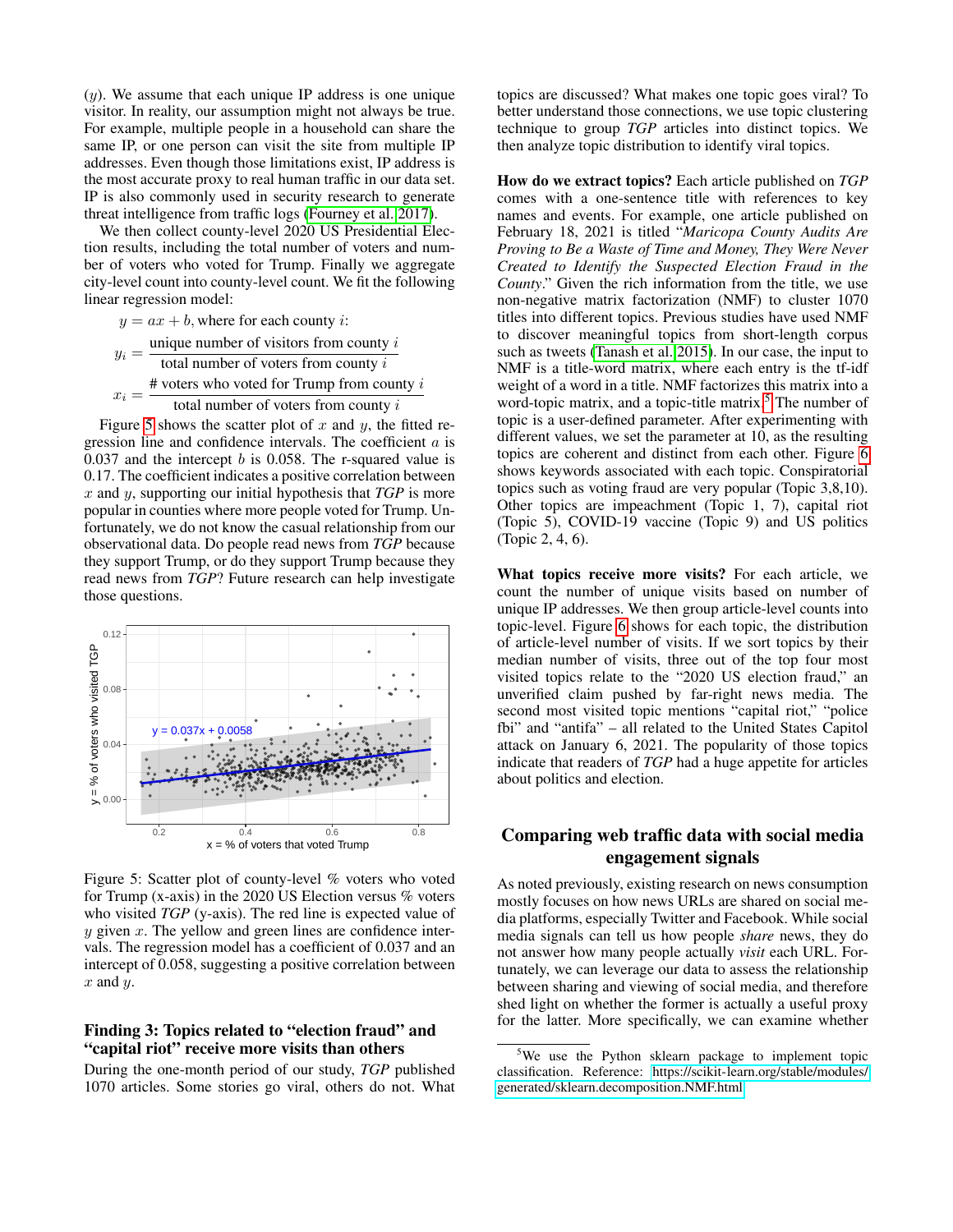<span id="page-5-0"></span>

Figure 6: Distribution (box plot) of article-level number of visits, separated by topic. In terms of the median value, the most visited topics are related to the 2020 US election fraud (#3, #8, #10) and the 2021 US Capital riot (#5).

there is any correlation between social media sharing behavior and actual news consumption behavior for *TGP* articles, and, if so, assess how strong the correlation is. To answer those questions, we first collect Facebook and Twitter metrics to measure popularity of *TGP* links shared on each platform. We then test the correlational strength of different metrics against website visit count to identify good traffic estimators.

# Collecting posts from Facebook and Twitter

Among 1070 online articles published by *TGP* during our one-month data collection, 1020 received more than 10,000 unique web visits. To ensure the stability of our experiment, we focus on those 1020 URLs and discard URLs with lower web visit counts. We then use the Crowdtangle API to collect Facebook posts that contain any one of the 1020 URLs published by *TGP*. Crowdtangle is a data intelligence service that tracks aggregated engagements and interactions of posts from Facebook pages and groups (both public and private). We use Twitter Academic API to collect all original and public tweets that contain any one of the 1020 URLs.<sup>[6](#page-5-1)</sup> For each URL, we calculate the seven metrics shown in Table [2.](#page-5-2) Our comparison is not exhaustive – there are many metrics associated with a social media post. The metrics we choose in this section are the most often used by researchers.

<span id="page-5-2"></span>

| metric                              | source              |
|-------------------------------------|---------------------|
| # unique visits (all referrer)      | web traffic dataset |
| # unique visits (from facebook.com) | web traffic dataset |
| # unique visits (from twitter.com)  | web traffic dataset |
| total number of FB reactions        | Crowdtangle API     |
| total number of FB interactions     | Crowdtangle API     |
| total number of likes               | <b>Twitter API</b>  |
| total number of retweets            | <b>Twitter API</b>  |
|                                     |                     |

Table 2: We calculate seven metrics to quantify the popularity of an article URL.

# Measuring correlations

We calculate Pearson correlations between the *log* of each social media metric and (a) the *log* number of visits from any referrer and (b) the *log* number of visits from platformspecific referrer. Pearson correlation is used to summarize the strength of the linear relationship between two variables [\(Freedman, Pisani, and Purves 2007\)](#page-6-6). Because both social media metrics and website visit counts follow a logarithmic distribution, where only a small number of URLs receive very large amount of traffic, we take log of all variables. We show all pairwise correlations in Table [3.](#page-5-3) More detailed scatter plots are available in the Appendix.

We first observe that Facebook metrics correlate better with traffic that only originated from Facebook than traffic that originated from all sites. The same is true for Twitter metrics. For example, Table [3](#page-5-3) shows that the Pearson correlation between total Facebook interaction and the number of visits from<facebook.com> is 0.939, while the correlation is only 0.595 for the number of visits from all referrers. This decrease is due to the fact that each social media platform can only capture URL sharing activities within its platform.

We also observe that Facebook metrics correlate better with web visit counts than Twitter metrics. For example, when we focus on the first column of Table [3,](#page-5-3) we see that Facebook interactions have a higher correlation with web visit counts than Twitter retweet counts. The former metric has a Pearson correlation of 0.595 while the latter has a correlation of 0.465. Why is there a discrepancy? One reason may simply be that significantly more Americans use Facebook than Twitter, and thus the former provides a better snapshot of the overall online population than the latter. Understanding what other factors affect the correlation is a subject for future research.

<span id="page-5-3"></span>

|                 |                    | # unique visits # unique visits from |
|-----------------|--------------------|--------------------------------------|
|                 | from all referrers | only FB or Twitter                   |
| FB reaction     | 0.511              | 0.857                                |
| FB interaction  | 0.595              | 0.939                                |
| Twitter retweet | 0.465              | 0.574                                |
| Twitter like    | 0.435              | 0.542                                |

Table 3: Pearson correlations between social media metrics and website visit counts.

#### Discussion and limitations

How do our findings about *TGP* inform future research that won't have access to such detailed traffic data? First, we show that there are caveats when using social media metrics as a proxy for URL popularity. Different platforms and metrics yield different correlation strengths. To fully understand the scope and intent of a news URL, researchers should collect data from multiple platforms and report multiple metrics if possible.

The second insight is that social media companies should be more transparent about outgoing traffic from the platform. Retweet count or interaction count is not the same as actual web page visits. Our analysis shows that social network platforms and search engines play an important role

<span id="page-5-1"></span><sup>6</sup>CrowdTangle API: [https://help.crowdtangle.com/en/articles/](https://help.crowdtangle.com/en/articles/1189612-crowdtangle-api) [1189612-crowdtangle-api;](https://help.crowdtangle.com/en/articles/1189612-crowdtangle-api) Twitter Academic Research API: [https:](https://developer.twitter.com/en/products/twitter-api/academic-research) [//developer.twitter.com/en/products/twitter-api/academic-research](https://developer.twitter.com/en/products/twitter-api/academic-research)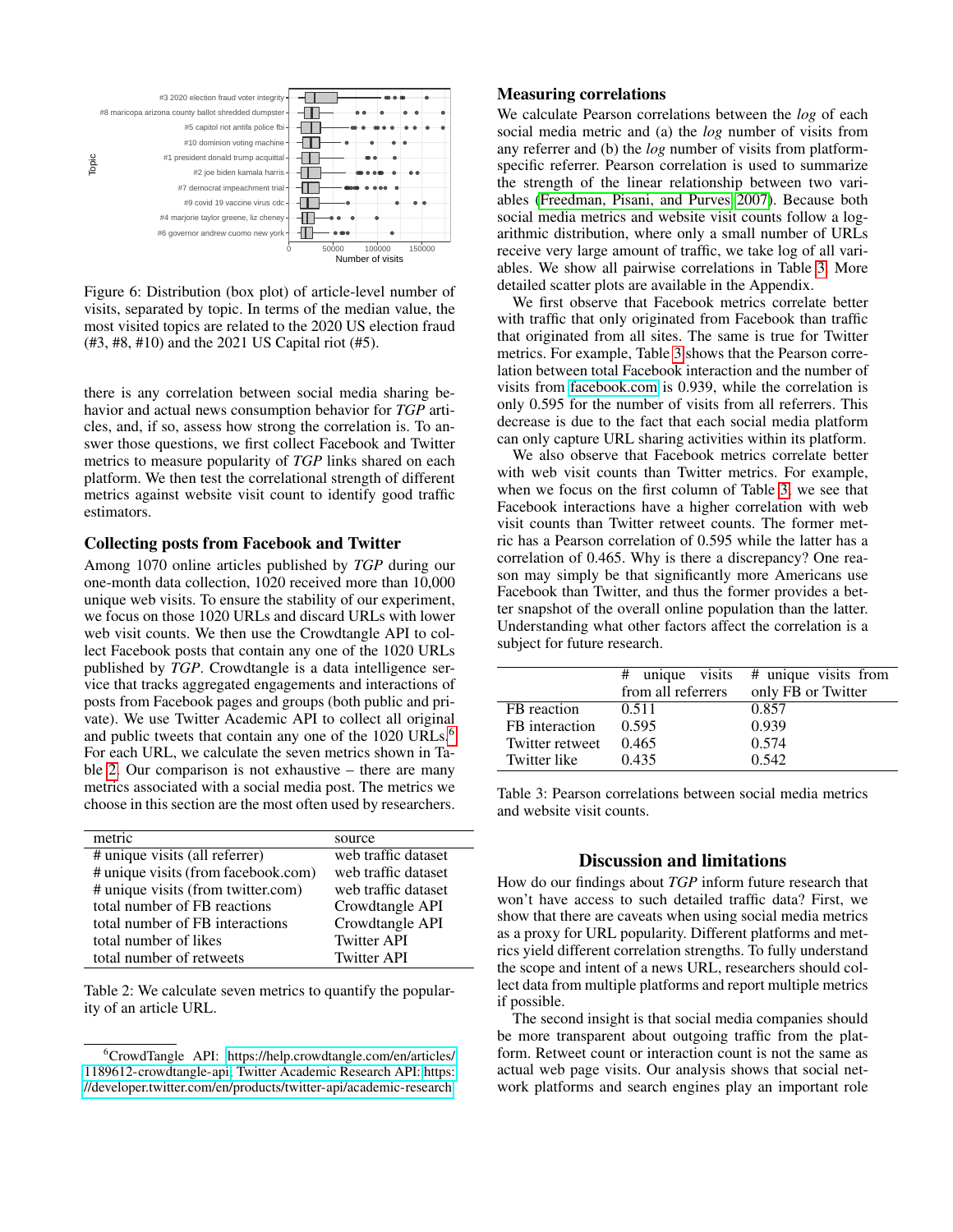in bringing users to *TGP*. Unfortunately, neither the Twitter Academic API nor the Crowdtangle API provides URL click statistics. As a result, researchers without access to server logs usually have no idea how often social media platforms actually redirect traffic to an external website. While it is true that some false information is consumed within the platform by simply reading a headline and blurb, a much fuller picture of the role played by social media platforms in exposing users to false information would be greatly enhanced by information about whether people left the platform for the full article.

In terms of future directions, we plan to collaborate with industry partners that have direct access to web traffic data, such as web tracking companies or hosted service providers. One challenge is to ensure data privacy. Researchers can explore techniques such as differential privacy or federated machine learning to overcome the data sharing difficulty.

One major limitation of our research is our inability to analyze other comparable web traffic data sets. We reached out to several media organizations to request similar data, but in no case were we successful in receiving access to similar data. As a result, our work here focuses solely on *TGP*. Accordingly, our conclusions should not be overgeneralized and might not apply to other news outlets. Moreover, to date we have been unable to benchmark our findings here against a more mainstream news outlet such as *The New York Times* or *The Wall Street Journal*.

Another limitation is that our paper does not look into the time dynamics within the period – most of the analysis is done by aggregating values in the entire one-month period. Future research would benefit from analyzing how visits to low quality news source change over time. Do they, for example, increase during election campaigns? Do they go down during periods of international crises like the Russian invasion of Ukraine? While one way to tap into time trends is to slice our current data set into smaller pieces, another would be to keep collecting new data sets from *TGP*. With more data sets that span multiple periods, we will be able to observe trends that are dependent on time.

#### Related Work

Measuring how people consume misleading or fake news is an important but challenging research area. Previous work mostly studies the spread of fake news on social media platforms [\(Center for an Informed Public et al. 2021\)](#page-6-1). For example, [Vosoughi, Roy, and Aral](#page-7-1) [\(2018\)](#page-7-1) collect tweets containing links to fake news sites, and concludes that fake news spread faster and further than traditional news. In another study using Twitter data, [Grinberg et al.](#page-6-0) [\(2019\)](#page-6-0) claim that "fake news accounted for nearly 6% of all news consumption, but it was heavily concentrated on a small percentage of users." Similarly, [Guess, Nagler, and Tucker](#page-7-2) [\(2019\)](#page-7-2), [Guess](#page-6-2) [et al.](#page-6-2) [\(2021\)](#page-6-2) collect Facebook posts to understand news consumption behavior, and [\(Shao et al. 2018\)](#page-7-7) deployed a system called Hoaxy to analyze the diffusion of articles from lowcredibility sources on Twitter.

While social media engagement signals can tell us how people share news on different platforms, they do not necessarily translate into web traffic to the news site [\(Sacher](#page-7-3)

[and Yun 2017\)](#page-7-3). One way to bridge this gap is to directly gather data from volunteers via browsing extensions. For example, [Ognyanova et al.](#page-7-8) [\(2020\)](#page-7-8) ask participants to install a browser extension to measure their exposure to fake news. However, this approach is usually expensive and the sample size is small.

To understand population-level news consumption behavior, there is an urgent need to collect "unique datasets with increased validity [\(Pasquetto et al. 2021\)](#page-7-9)." Web traffic data is a direct measurement of news consumption. In one study, [Chalkiadakis et al.](#page-6-3) [\(2021\)](#page-6-3) assesses user engagement by collecting traffic data from tracking services such as SimilarWeb and CheckPageRank. [Fourney et al.](#page-6-4) [\(2017\)](#page-6-4) gather browsing data from Microsoft Internet Explorer and Edge, and analyze visitor patterns to a list of fake news domains before the 2016 US Election.

Different from all previous approaches, we focus on collecting the entire web traffic to a single but important news site (*TGP*). Our data set enables us to validate and extend previous traffic-based analysis. As far as we know, we are the first to test correlations between social media engagement signals and web traffic counts, by combining Twitter and Facebook posts with web traffic data.

### References

<span id="page-6-1"></span>Center for an Informed Public; Digital Forensic Research Lab; Graphika; and Stanford Internet Observatory. 2021. *The Long Fuse: Misinformation and the 2020 Election*. URL [https://purl.stanford.edu/tr171zs0069.](https://purl.stanford.edu/tr171zs0069)

<span id="page-6-3"></span>Chalkiadakis, M.; Kornilakis, A.; Papadopoulos, P.; Markatos, E. P.; and Kourtellis, N. 2021. The Rise and Fall of Fake News sites: A Traffic Analysis. *CoRR* abs/2103.09258. URL [https://arxiv.org/abs/2103.09258.](https://arxiv.org/abs/2103.09258)

<span id="page-6-5"></span>Faris, R.; Roberts, H.; Etling, B.; Bourassa, N.; Zuckerman, E.; and Benkler, Y. 2017. Partisanship, Propaganda, and Disinformation: Online Media and the 2016 U.S. Presidential Election. *Scientific Reports* URL [https://ssrn.com/abstract=](https://ssrn.com/abstract=3019414) [3019414.](https://ssrn.com/abstract=3019414)

<span id="page-6-4"></span>Fourney, A.; Racz, M. Z.; Ranade, G.; Mobius, M.; and Horvitz, E. 2017. Geographic and Temporal Trends in Fake News Consumption During the 2016 US Presidential Election. In *Proceedings of the 2017 ACM on Conference on Information and Knowledge Management*, CIKM '17, 2071–2074. New York, NY, USA: Association for Computing Machinery. doi:10.1145/3132847.3133147. URL [https://doi.org/10.1145/3132847.3133147.](https://doi.org/10.1145/3132847.3133147)

<span id="page-6-6"></span>Freedman, D.; Pisani, R.; and Purves, R. 2007. Statistics (international student edition). *Pisani, R. Purves, 4th edn. WW Norton & Company, New York* .

<span id="page-6-0"></span>Grinberg, N.; Joseph, K.; Friedland, L.; Swire-Thompson, B.; and Lazer, D. 2019. Fake news on Twitter during the 2016 U.S. presidential election. *Science* 363(6425): 374– 378. doi:10.1126/science.aau2706. URL [https://science.](https://science.sciencemag.org/content/363/6425/374) [sciencemag.org/content/363/6425/374.](https://science.sciencemag.org/content/363/6425/374)

<span id="page-6-2"></span>Guess, A.; Aslett, K.; Tucker, J.; Bonneau, R.; and Nagler, J. 2021. Cracking Open the News Feed: Exploring What U.S.